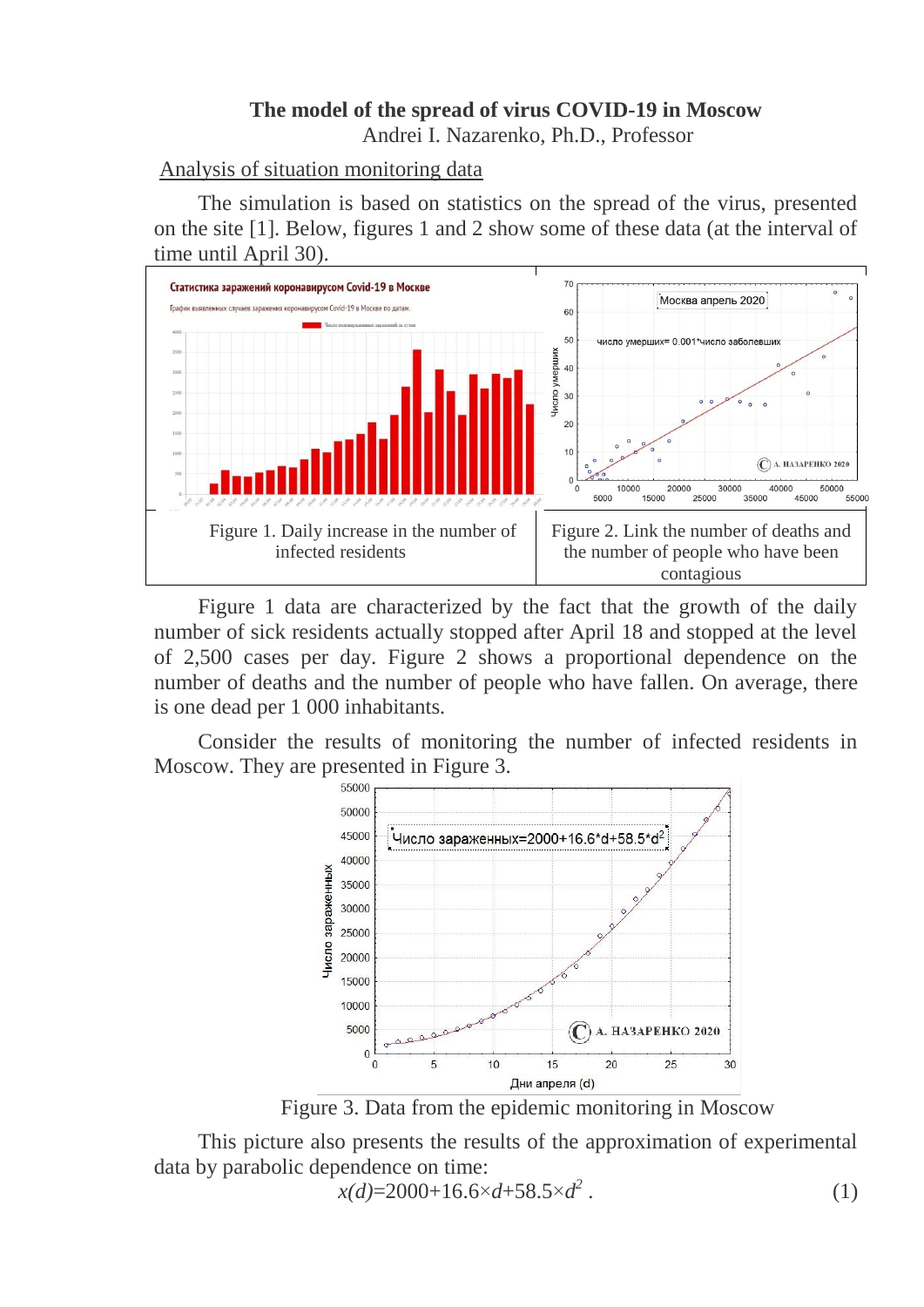The derivative of this function

$$
dx(d)/dd=16.6+2\times58.5\times d
$$
 (2)

makes sense of the daily increase in the number of sick residents

$$
(dx(d)/dd)_{d=30} = 16.6 + 2 \times 58.5 \times 30 = 3526. \tag{3}
$$

At the last point of the time interval considered (*d-30*), this value was 40% higher than the above-mentioned estimate of the daily increase in the number of sick residents (2500 per day). The reason for this discrepancy is due to the fact that at the entire interval examined, the quadratic approximation does not quite correspond to the actual pattern. This is confirmed by the calculation of the derivative at point *d*=19

$$
(dx(d)/dd)_{d=19} = 16.6 + 2 \times 58.5 \times 19 = 2240,\tag{4}
$$

that was close to the above-mentioned daily growth rate of 2,500 per day.

How to explain the trend of daily increase in the number of patients to a stable level? Using an analysis of the situation in Moscow, the author concluded that this is due to the gradual transition to an even distribution of the number of patients across the city. As a result, the likelihood of infection becomes constant. The other picture was before the stabilization. During this period, areas with an increased level of patients occupied part of the city. Over time, they expanded. Therefore, the daily growth rate increased. This is typical of a large rather isolated city with a large population, such as Moscow.

Thus, recommendations follow from the above analysis of the curve  $x=f(d)$ :

- At the interval of time until April 20, use the approximation (1).
- Once the derivative  $dx/dd$  reaches 2500 per day this value is taken a constant value at the interval of further forecast.

### Consider the algorithm of epidemic modeling in Moscow

Below outlined an updated method of modeling the development of the epidemic, which, compared to the previous version of the epidemic, made a number of improvements:

- Taken into account the dependence (1) of the increase in the number of sick residents from time to time;

- The number of people dying of natural causes unrelated to the epidemic is taken into account;

- The impact of possible preventive measures to prevent infection has been taken into account.

- The effect of seasonal effect has been enhanced.

*The number of residents at the current time t* 

*x* - the number of sick residents

- *y* the number of people who have recovered
- *z1* the number of inhabitants who have died from the virus
- *z2* the number of residents who have died for other reasons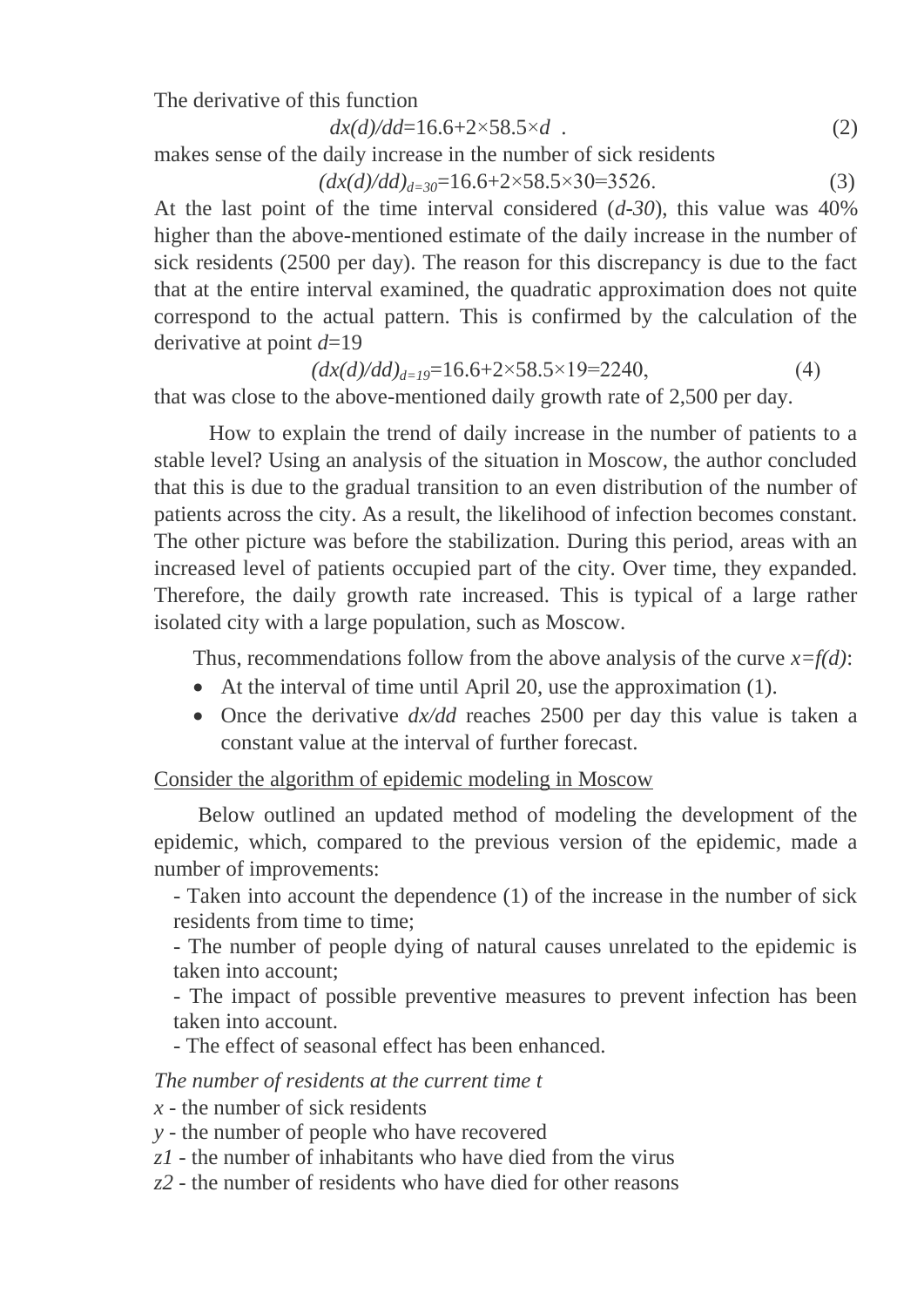$w=x-y-zI$  - the current number of patients (5)

*u* - the number of residents with whom preventive measures

*Sum* - the total number of residents of the city, the number of residents of the city, the number of residents of the city, the number of residents of the city, prone to infection

 *Sumt=sum-x-z1-z2-z2-u.* (6)

*Data on daily increase*

*q* - number of patients who have arrived

*n* - number of sick residents

*m* - number of residents with prevention

*s* - number of recovered

*r* - number of deaths

$$
dx/dt = q+n
$$
  
\n
$$
dy/dt = s
$$
  
\n
$$
d(z1+z2)/dt = r
$$
  
\n
$$
du/dt = m
$$
\n(7)

*Model parameters and their influence*

 $p_n$  *-* effect are the proportion of new infected, which is calculated on the basis of the ratio (1).

| kt - seasonal ratio of the number of infected |                     |
|-----------------------------------------------|---------------------|
| $kt = 1 + 0.6 \cdot \sin(t + 90^{\circ})$     | Ö.                  |
| $t$ – days from the beginning of the year     |                     |
| $n = Sumt * kt * p_n$                         | (9)                 |
| $p_s$ - the share of new recovered            |                     |
| $s = w * p_s$                                 | $\left( 10 \right)$ |

*p<sup>r</sup> - the proportion of new deaths from the epidemic and other causes of the epidemic* 

 $r = w^*p_{r1} + Sumt^*p_{r2}$ (11)

*p<sup>m</sup> - increase in the number of residents with prevention*  $m = p_m$  $(12)$ 

Ratios (5 -12) is the model of the evolution of the epidemic with the parameters of *q, pn*, *0.6*, *p<sup>s</sup>* , *pr1, pr1, p<sup>m</sup> .*

 $d =$  the interval of the forecast

 $t=t_0+d$  - the time (days) from the beginning of the year (13)

Model parameters are specified according to the published data of monitoring the situation.

# The results of the simulation

In the *first* phase the modeling the spread of coronavirus in April 2020 and updating the set the parameters of the model were executed based on published monitoring data. The result of this stage is presented in Figure 4.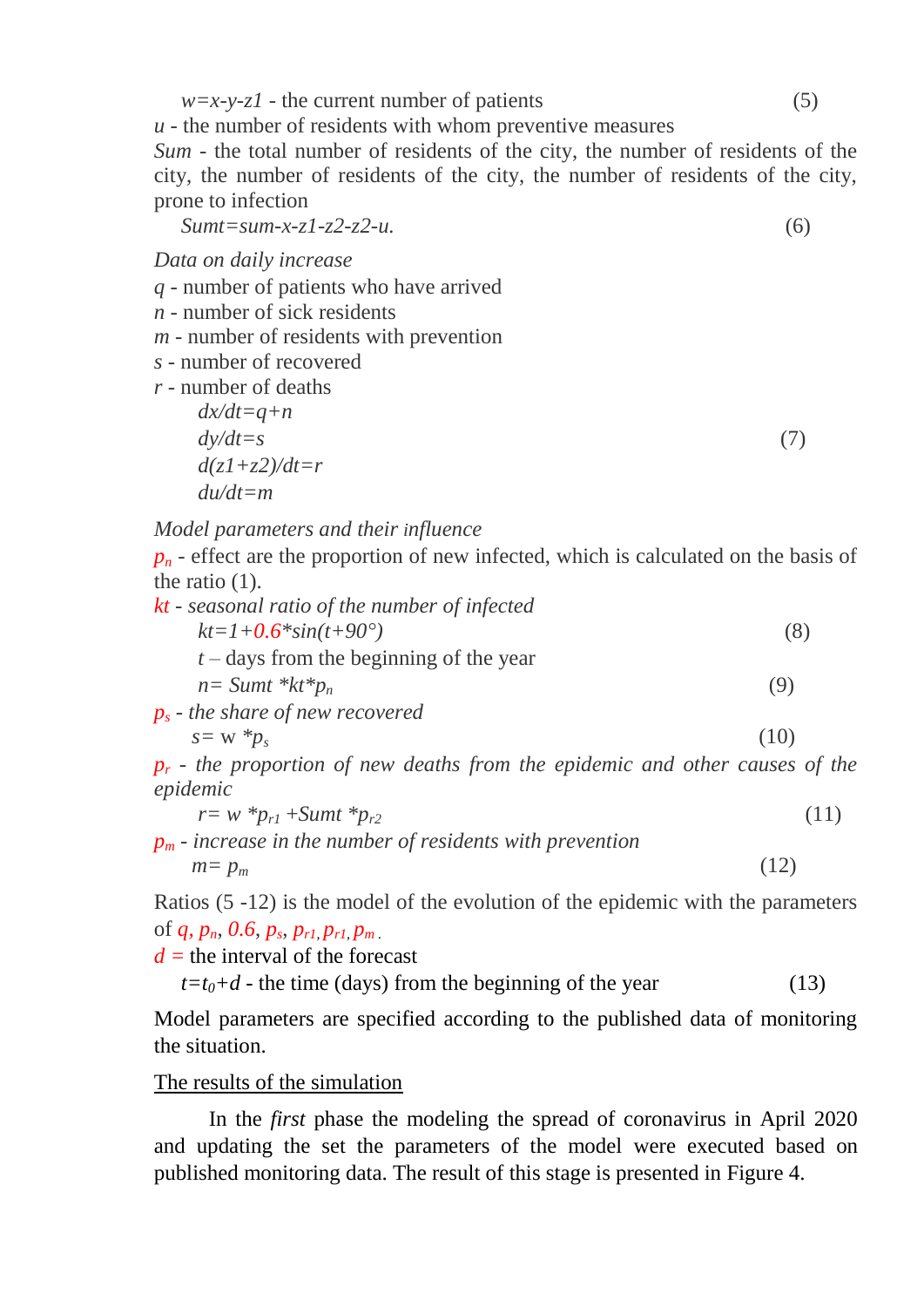



The data of picture shows that on such characteristics as the number of sick and deceased residents of Moscow, a very good correspondence of model and real data has been achieved. Below, Table 1 shows the data from the last line of the output file.

Table 1. Model results of the situation on the monthly interval

of time until April 30, 2020

| Date | K(t) | Number of | Daily          | Number of | Number of recove- Number of deaths |                    |  |
|------|------|-----------|----------------|-----------|------------------------------------|--------------------|--|
|      |      | cases     | <i>ncrease</i> | recovered | red from the virus                 | not from the virus |  |
| 30   | 0.75 | 51058     | 2471           | 5259      | 573                                | 5097               |  |

During the month reviewed, the number of deaths as a result of coronavirus infection was 9 times lower than the number of deaths for other causes.

In the *second* phase, the epidemic was predicted at the annual interval starting may 1, 2020. The first (pessimistic) scenario allowed that no preventive measures would be taken to reduce the number of cases. In the second scenario, preventive measures were expected to be taken to prevent coronavirus infection. Namely, it was accepted that such events will be held daily with 3,000 patients. The results are presented in Figure 5.

These results show an important conclusion that the number of sick and deceased residents will continue to rise steadily. In a year's time, the corresponding estimates will be:

The number of cases  $(680 – 770)$  thousand of inhabitants.

The number of dead  $(155 - 167)$  thousand of inhabitants.